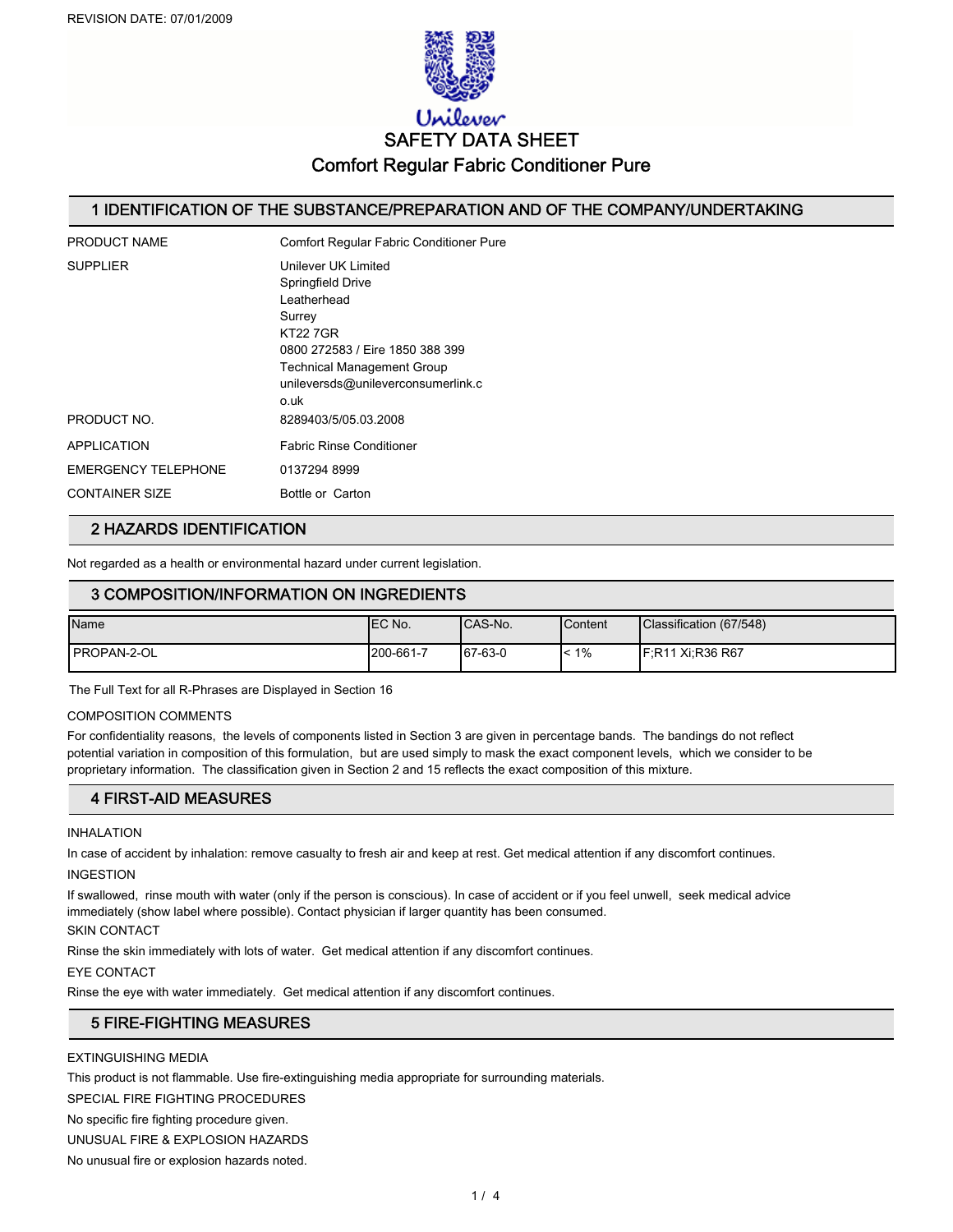# Comfort Regular Fabric Conditioner Pure

### SPECIFIC HAZARDS

When heated and in case of fire, toxic vapours/gases may be formed.

### PROTECTIVE MEASURES IN FIRE

Self contained breathing apparatus and full protective clothing must be worn in case of fire.

# 6 ACCIDENTAL RELEASE MEASURES

## PERSONAL PRECAUTIONS

In case of spills, beware of slippery floors and surfaces. Wash thoroughly after dealing with a spillage. For industrial settings: Wear protective clothing as described in Section 8 of this safety data sheet.

## ENVIRONMENTAL PRECAUTIONS

Small quantities can be dissolved/diluted in water and flushed to drain. Large Spillages: Avoid discharge into drains, water courses or onto the ground. If risk of water pollution occurs, notify appropriate authorities.

## SPILL CLEAN UP METHODS

Small or household quantities may be cleaned up and disposed of with normal household waste. For industrial settings: Collect with absorbent, non-combustible material into suitable containers. Wash contaminated area with water. For waste disposal, see section 13.

# 7 HANDLING AND STORAGE

USAGE PRECAUTIONS

Avoid contact with eyes. For prolonged or repeated skin contact use suitable protective gloves. For industrial settings: Use appropriate engineering controls and personal precautions as defined in Section 8.

STORAGE PRECAUTIONS

Keep in original container. Store at moderate temperatures in dry, well ventilated area.

STORAGE CLASS

Unspecified storage.

## 8 EXPOSURE CONTROLS/PERSONAL PROTECTION

| <b>Name</b>         | <b>Std</b> | TWA - 8 hrs |           | STEL - 15 min |            | <b>Notes</b> |
|---------------------|------------|-------------|-----------|---------------|------------|--------------|
| <b>IPROPAN-2-OL</b> | <b>WEL</b> | $400$ ppm   | 999 mg/m3 | 500 ppm       | 1250 mg/m3 |              |

WEL = Workplace Exposure Limit.

HAND PROTECTION

For prolonged or repeated skin contact use suitable protective gloves. For industrial settings: Wear protective gloves. Refer to local risk assessment for further details

EYE PROTECTION

For industrial settings: Use eye protection.

HYGIENE MEASURES

Wash hands after handling. Observe good chemical hygiene practices.

SKIN PROTECTION

For industrial settings: Wear appropriate clothing to prevent repeated or prolonged skin contact.

ENVIRONMENTAL EXPOSURE CONTROLS

For industrial settings: Do not discharge into drains, water courses or onto the ground. If risk of water pollution occurs, notify appropriate authorities.

# 9 PHYSICAL AND CHEMICAL PROPERTIES APPEARANCE Opaque Liquid SOLUBILITY Disperses. pH-VALUE, CONC. SOLUTION 2.81 (2.22-3.22) VISCOSITY 45 (30-60) mPas @ 25°C FLASH POINT (°C) >55

## 10 STABILITY AND REACTIVITY

**STABILITY** 

Stable under normal temperature conditions and recommended use.

HAZARDOUS DECOMPOSITION PRODUCTS

Thermal decomposition or combustion may liberate carbon oxides and other toxic gases or vapours.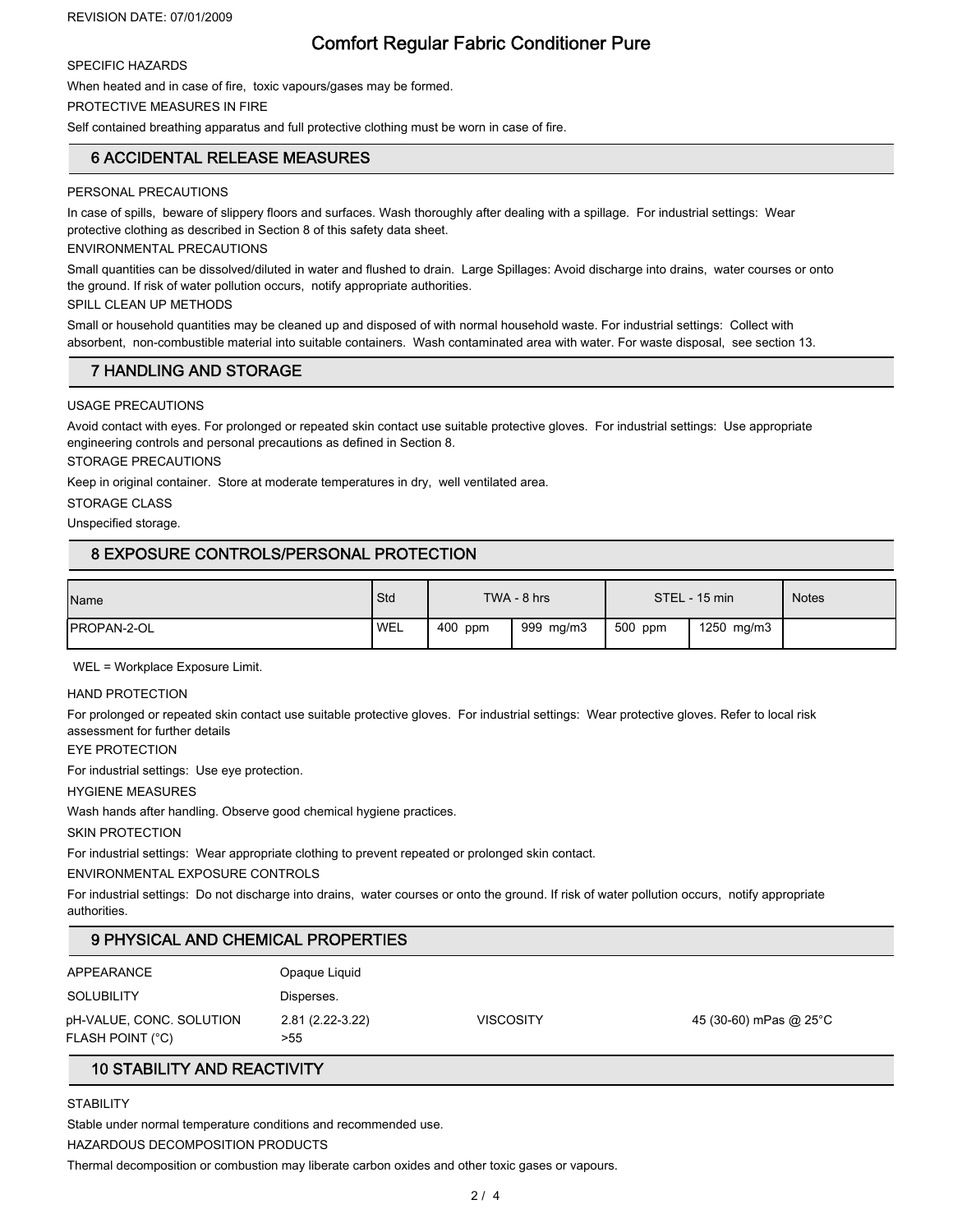# 11 TOXICOLOGICAL INFORMATION

### INHALATION

May cause irritation to the respiratory system.

INGESTION

No harmful effects expected in amounts likely to be ingested by accident.

SKIN CONTACT

Prolonged and frequent contact may cause redness and irritation.

EYE CONTACT

May cause temporary eye irritation.

# 12 ECOLOGICAL INFORMATION

### **ECOTOXICITY**

The product is not expected to be hazardous to the environment.

### DEGRADABILITY

The surfactant(s) contained in this preparation complies(comply) with the biodegradability criteria as laid down in Regulation (EC) No.648/2004 on detergents. Data to support this assertion are held at the disposal of the competent authorities of the Member States and will be made available to them, at their direct request or at the request of a detergent manufacturer.

## 13 DISPOSAL CONSIDERATIONS

### GENERAL INFORMATION

The product is not classified as dangerous to the environment in accordance with the criteria of the Dangerous Preparations Directive 1999/45/EC as amended. However, large volumes should not be discharged into drains, watercourses or onto the ground. DISPOSAL METHODS

Dispose of waste and residues in accordance with local authority requirements.

# 14 TRANSPORT INFORMATION

GENERAL **Not classified for transportation**.

| <b>15 REGULATORY INFORMATION</b> |                   |                                                                                        |  |  |
|----------------------------------|-------------------|----------------------------------------------------------------------------------------|--|--|
| <b>RISK PHRASES</b>              |                   |                                                                                        |  |  |
|                                  | NC.               | Not classified.                                                                        |  |  |
| SAFETY PHRASES                   |                   |                                                                                        |  |  |
|                                  | AISE <sub>1</sub> | Keep away from children.                                                               |  |  |
|                                  | AISE <sub>2</sub> | Keep away from eyes. If product gets into eyes rinse thoroughly with water.            |  |  |
|                                  | AISE 3            | Rinse and dry hands after use.                                                         |  |  |
|                                  | AISE <sub>4</sub> | People with sensitive or damaged skin should avoid prolonged contact with the product. |  |  |

### EU DIRECTIVES

Dangerous Preparations Directive 1999/45/EC. Regulation (EC) No 1907/2006 of the European Parliament and of the Council of 18 December 2006 concerning the Registration, Evaluation, Authorisation and Restriction of Chemicals (REACH), establishing a European Chemicals Agency, amending Directive 1999/45/EC and repealing Council Regulation (EEC) No 793/93 and Commission Regulation (EC) No 1488/94 as well as Council Directive 76/769/EEC and Commission Directives 91/155/EEC, 93/67/EEC, 93/105/EC and 2000/21/EC, including amendments.

### 16 OTHER INFORMATION

REVISION DATE 07/01/2009

REV. NO./REPL. SDS GENERATED 19

| RISK PHRASES IN FULL |                                             |
|----------------------|---------------------------------------------|
| R11                  | Highly flammable.                           |
| R36                  | Irritating to eyes.                         |
| R67                  | Vapours may cause drowsiness and dizziness. |
|                      |                                             |